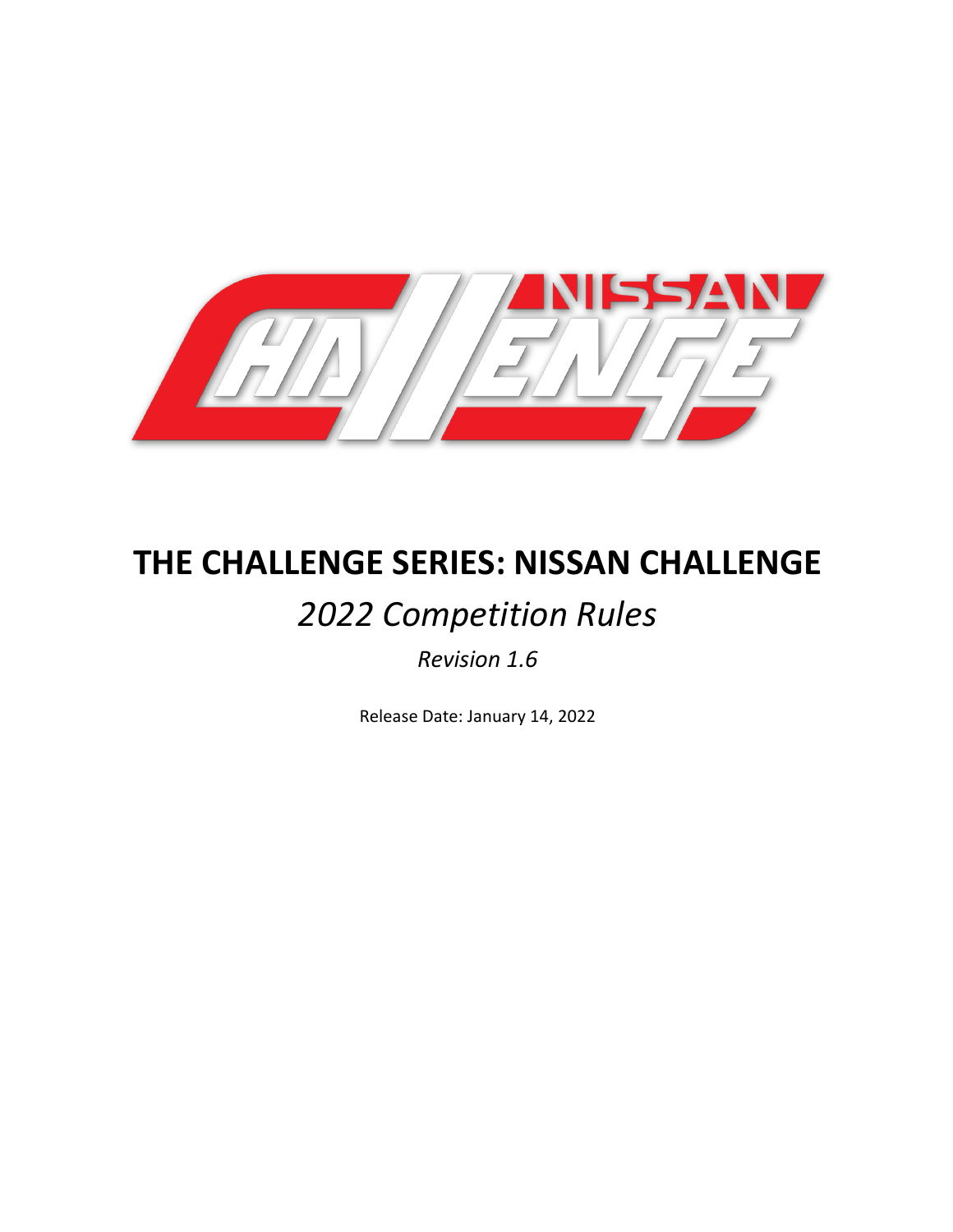# *Revision History*

| <b>Revision</b> | <b>Date of Release</b> | <b>Summary of Changes</b>                                                                                                                                                                                                                                                                                                                                  |
|-----------------|------------------------|------------------------------------------------------------------------------------------------------------------------------------------------------------------------------------------------------------------------------------------------------------------------------------------------------------------------------------------------------------|
| 1.1             | 2017.01.07             | <b>Initial Release</b>                                                                                                                                                                                                                                                                                                                                     |
| 1.2             | 2018.01.05             | Class 3: Max TW for RWD Datsuns and FWD cars<br>changed to +40TW<br>Class 2: Added unlimited Max TW for RWD Datsuns<br>and FWD cars                                                                                                                                                                                                                        |
| 1.3             | 2019.01.10             | Class 2, 3, 4: Added A052 to excluded tires<br>Points System: Updated to scaled point breakdown<br>structure, best 6 or 8 rounds counted towards<br>championship, clarified verbiage for sessions that<br>qualify for points                                                                                                                               |
| 1.4             | 2019.01.31             | Class 2: 40+ TW allowed for NA and T28 or smaller<br>turbo cars<br>Unlimited class added<br>Points System: Updated minimum number of<br>points available                                                                                                                                                                                                   |
| 1.5             | 2021.05.07             | All classes: Added ballast penalty for excessive<br>modifications, vehicles may be reclassed at any<br>time<br>Class 3, 4: Added clarifications for allowable chassis<br>modifications and penalties<br>Class 2,3,4: Updated tires not allowed                                                                                                             |
| 1.6             | 2022.01.14             | All classes: removed ballast penalty, updated to<br>moving up a class; updated modification to pick up<br>point to inboard locations only<br>Class 3, 4: Updated clarifications for allowable<br>chassis modifications and tire restrictions<br>Class 2: Updated allowable engine modifications<br>Points System: Updated point values earned per<br>event |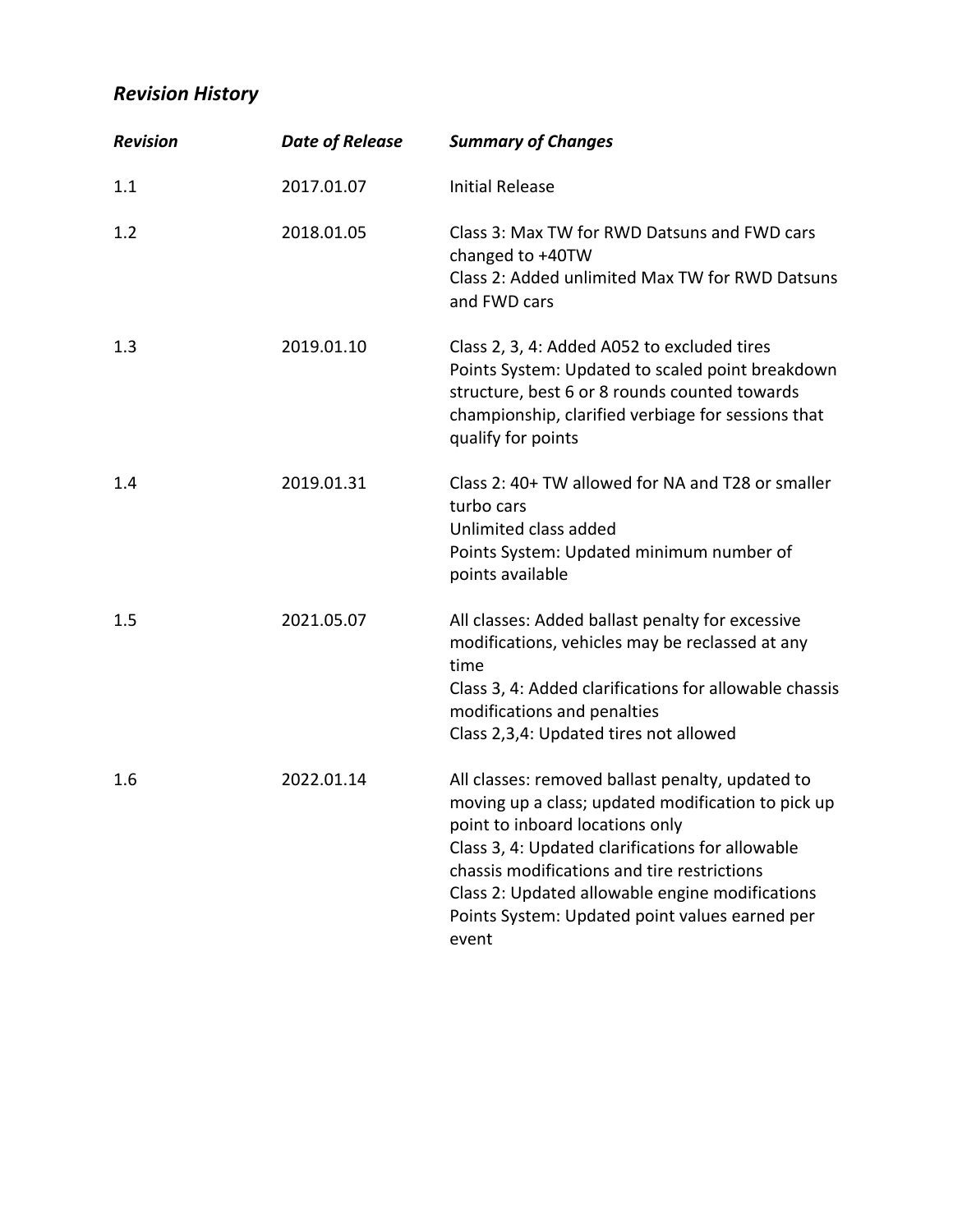# *About The Challenge Series: Nissan Challenge*

The Challenge Series: Nissan Challenge is an annual time trial series for all owners of Nissan, Infiniti, and Datsun automobiles. Intended for all skill levels, it provides a friendly atmosphere for drivers to compete.

## *General*

- All safety rules denoted by HPDE host company and instructions from its chief steward must be followed by all Nissan Challenge participants.
- Violations of safety rules, complaints made on your car or yourself, un-sportsman like conduct on track or in the pits, arguing with safety officials, etc. will result in forfeit of points for that day and may prevent you from earning points for 1 or more competitions.
- Severe on-track safety infractions such as contact with other cars, car over turns, severe impacts, blatant over-driving, blatant disregard for flags on track, anything that could be construed as an embarrassment to the series or the hosting company, or anything that is judged to be severe misconduct or negligence will remove you from the series for 9 months with forfeiture of all points for the current season.
- Qualified instructors are available for those who wish to learn to push their car further.

## *Tech*

- It is the driver's responsibility to make sure their car is in good running order so that it is not a hazard to themselves, or anyone else at the track. Tech inspection rules of the hosting organization must be followed.
- Tech inspection is generally performed by the driver/owner of the vehicle at HPDE events, but some groups do require a more formal 3<sup>rd</sup> party inspection.
- There is generally a self tech form at registration, please check everything on the form.
- For questions on how to inspect a certain aspect of a vehicle, please seek an available staff member.
- If a vehicle becomes a nuisance, repeatedly has mechanical failures, spills fluid, or is poorly maintained, you will not be allowed to compete in Nissan challenge until your car is prepared to be on track.

## *Safety*

- Although safety upgrades are not required for HPDE events, it is strongly encouraged in all classes.
- The OEM safety systems in most modern cars are not designed to be partially replaced.
- Use of fixed back bucket seats, harness bars, and 4-point safety devices with ASM are safe for front impact, but not in roll over situations. Please consider safety as a complete system.
- Roll bars, cages, harnesses, seats, etc., should be installed by a professional.
- For more safety information, or for professional consultation, please contact an appropriate member of the staff.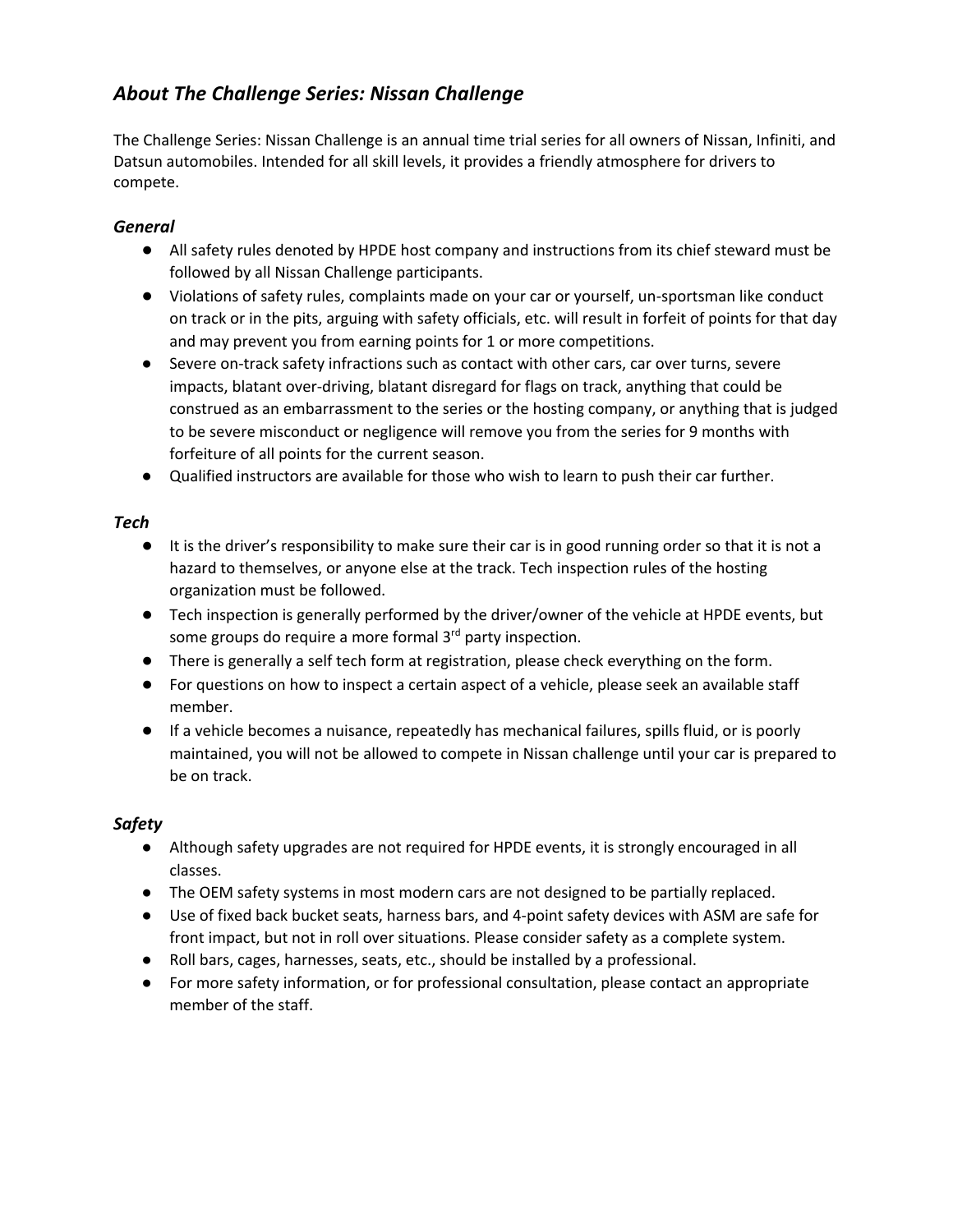# *Class Rules*

All vehicles shall be scrutinized by staff members for classing upon its first event of the year. Vehicles are subject to scrutinization throughout the year without notice. **If any modifications are deemed excessive by staff per class rules, vehicles are subject to be moved up a class.** Cars may be reclassed at any time at the discretion of the staff. Based on review by staff, rules are subject to change at any time. **For any questions about classes and future modifications, please contact appropriate members of staff.** 

**CLASS 4:** Intended for lower powered, naturally aspirated vehicles, ex: S-chassis, B-chassis, Z-chassis up to NA Z32.

## *Chassis*

- No modifications to factory unibody/frame/chassis
- OEM front and rear impact beam must be retained or replaced with aftermarket bash bar of equivalent or heavier material
	- o Ex: 240SX has steel impact beam so bash bar must be made of steel, not aluminum
- OEM sunroof may be removed and replaced with plug only (no openings on roof)
- Interior panels forward of the B-pillar (OEM Dash, center console, door panels, A pillar and kick panels) must remain intact and may be modified for clearance with the use of an approved 6 point roll cage, otherwise, only removal of interior from the B-pillar back allowed
- Sound deadening and carpet may be removed
- No removal of factory glass
	- o Side windows must be functional like factory
- Windshield wipers must be present and functional
- OEM headlights, taillights, and turn signals must be present and functional
- One piece wings allowed (No adjustable elements)
- No GT wings
- No chassis mounted splitter or diffuser
- Undertray must mount to factory locations, cannot extend past bumper and/or cross member, and no reinforcements/bracing allowed
- Aftermarket lips allowed, must not extend more than 3" past leading bottom edge of bumper
- Vehicles must weigh a minimum of 90% -50lbs of lowest gross weight for chassis (Chart will be provided for reference)

#### *Engine*

- No VQ35 or larger engines allowed
- No stroking for L-Series motor
- No forced induction
- No Nitrous
- No E85/Leaded fuel
- No anti-lag or flat shifting systems allowed
- Engine replacements must be Nissan and must not exceed 6 cylinders

#### *Drive-train*

- Driveline configuration changes not allowed (Ex: FWD to RWD/AWD)
- Final drive modifications allowed
- Differential modifications allowed
- Clutch/flywheel modifications allowed
- Must use unmodified OEM transmission (may use OEM transmission from different Nissan vehicle in factory location, modifications restricted to bellhousing and shifter for fitment only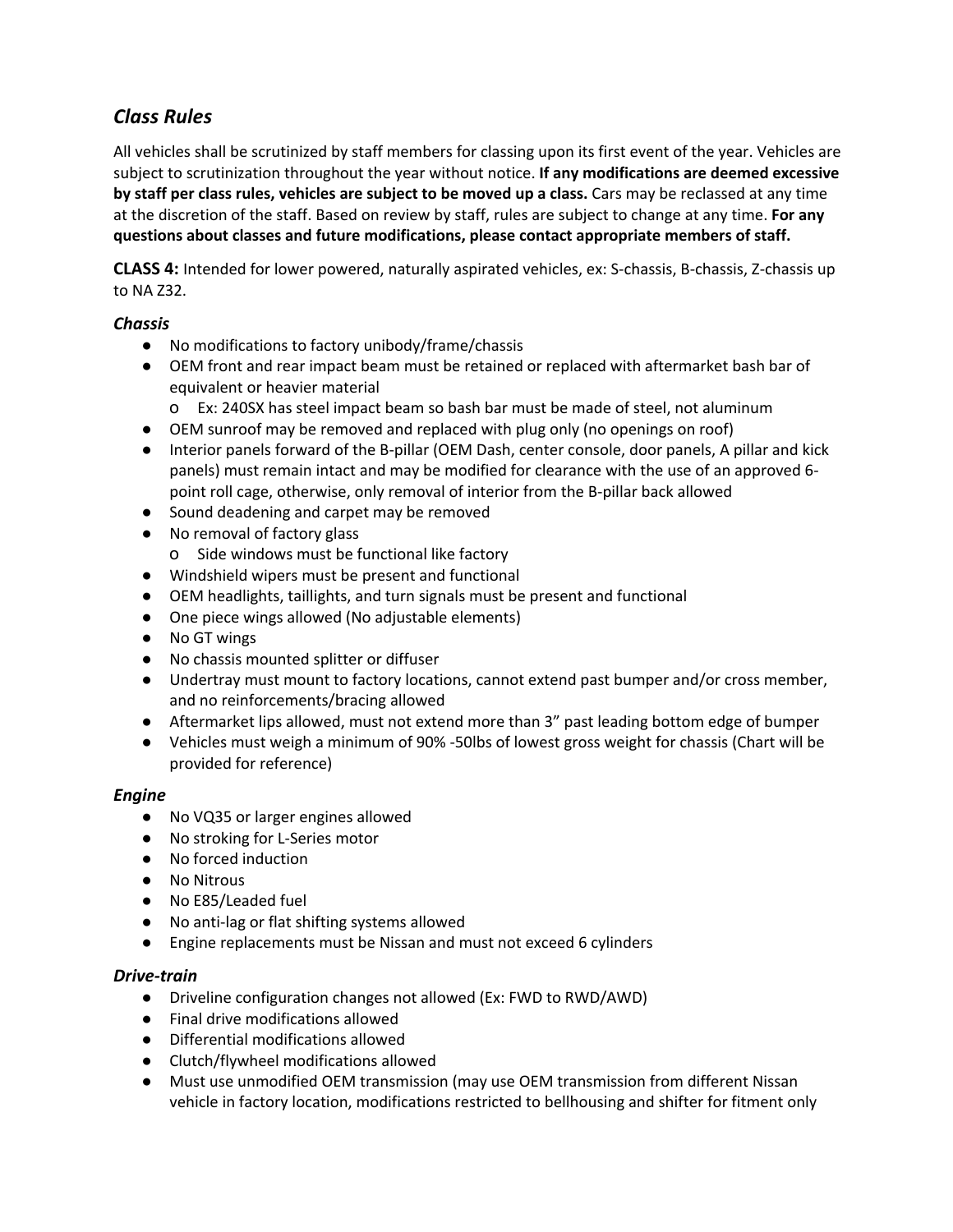#### *Suspension*

- Limit 2-way damper
- No modifications to inboard pick up points
- Nissan only rear subframe swap allowed, additional bracing allowed, no modifications to pick up points allowed
	- o Only subframes modified using existing kits available to the public to replicate S14 pick up points allowed (e.g. GKTech)

#### *Tires*

- 200+ Tread Wear 275 Width Max
- FWD and Datsun RWD: 200+ Tread Wear, 275 Width Max or 100+ Tread Wear, 245 Width Max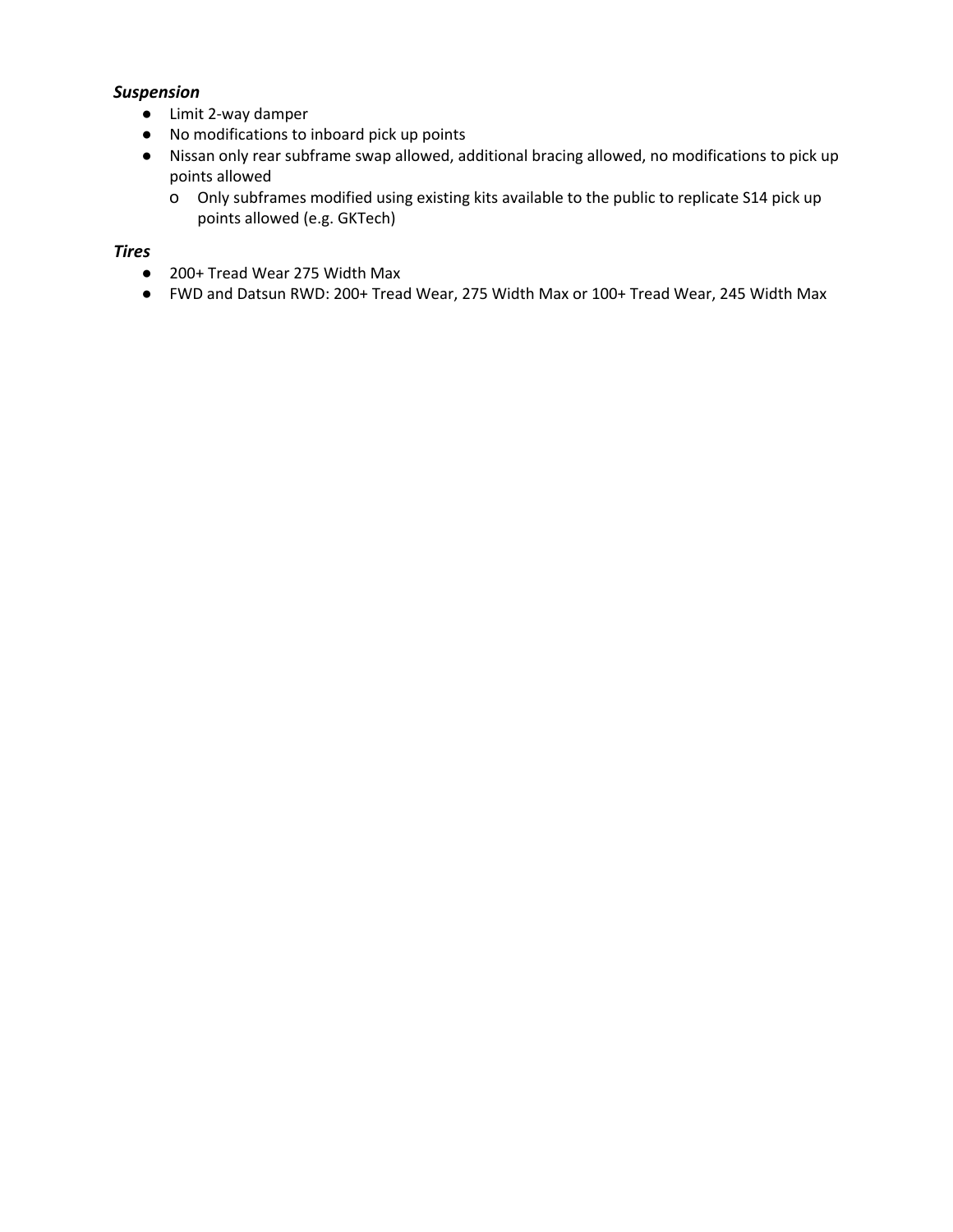**CLASS 3:** Intended for mid-level, naturally aspirated or stock turbo vehicles, Ex: Stock turbo SR powered S-chassis, Stock TT Z32, Z33+ chassis.

### *Chassis*

- No modifications to factory unibody/frame/chassis
- OEM front and rear impact beam must be retained or replaced with aftermarket bash bar of equivalent or heavier material
	- o Ex: Z33 has aluminum impact beam so bash bar must be made of aluminum or steel
	- o OEM impact beam may be minimally trimmed for clearance if front mount intercooler used.
- OEM sunroof may be removed and replaced with plug only (no openings on roof)
- Interior panels forward of the B-pillar (OEM Dash, center console, door panels, A pillar and kick panels) must remain intact and may be modified for clearance with the use of an approved 6 point roll cage, otherwise, only removal of interior from the B-pillar back allowed
- Sound deadening and carpet may be removed
- No removal of factory glass
	- Side windows must be functional like factory
- Windshield wipers must be present and functional
- OEM headlights, taillights, and turn signals must be present and functional
- One piece wing allowed (No adjustable elements)
- No GT wings
- No chassis mounted splitter or diffuser
- Undertray must mount to factory locations, cannot extend past bumper and/or cross member, and no reinforcements/bracing allowed
- Aftermarket lips allowed, must not extend more than 3" past leading bottom edge of bumper
- Vehicles must weigh a minimum of 90% 50lbs of lowest gross weight for chassis (Chart will be provided for reference)

#### *Engine*

- No aftermarket forced induction on 6 cylinder
- No turbo upgrades allowed on 6 cylinder
- OEM Nissan T28 max turbo size on 4 cylinder
- No nitrous
- No E85/Leaded fuel
- No anti-lag or flat shifting systems allowed
- Engine replacements must be Nissan and must not exceed 6 cylinders

#### *Drive-train*

- Driveline configuration changes not allowed (Ex: FWD to RWD/AWD)
- Final drive modifications allowed
- Differential modifications allowed
- Clutch/flywheel modifications allowed
- Must use unmodified OEM transmission (may use OEM transmission from different vehicle in factory location, modifications restricted to bellhousing and shifter for fitment only)

## *Suspension*

- Limit 2-way damper
- No modifications to inboard pick up points
- Nissan only rear subframe swap allowed, additional bracing allowed, no modifications to pick up points allowed
	- o Only subframes modified using existing kits available to the public to replicate S14 pick up points allowed (e.g. GKTech)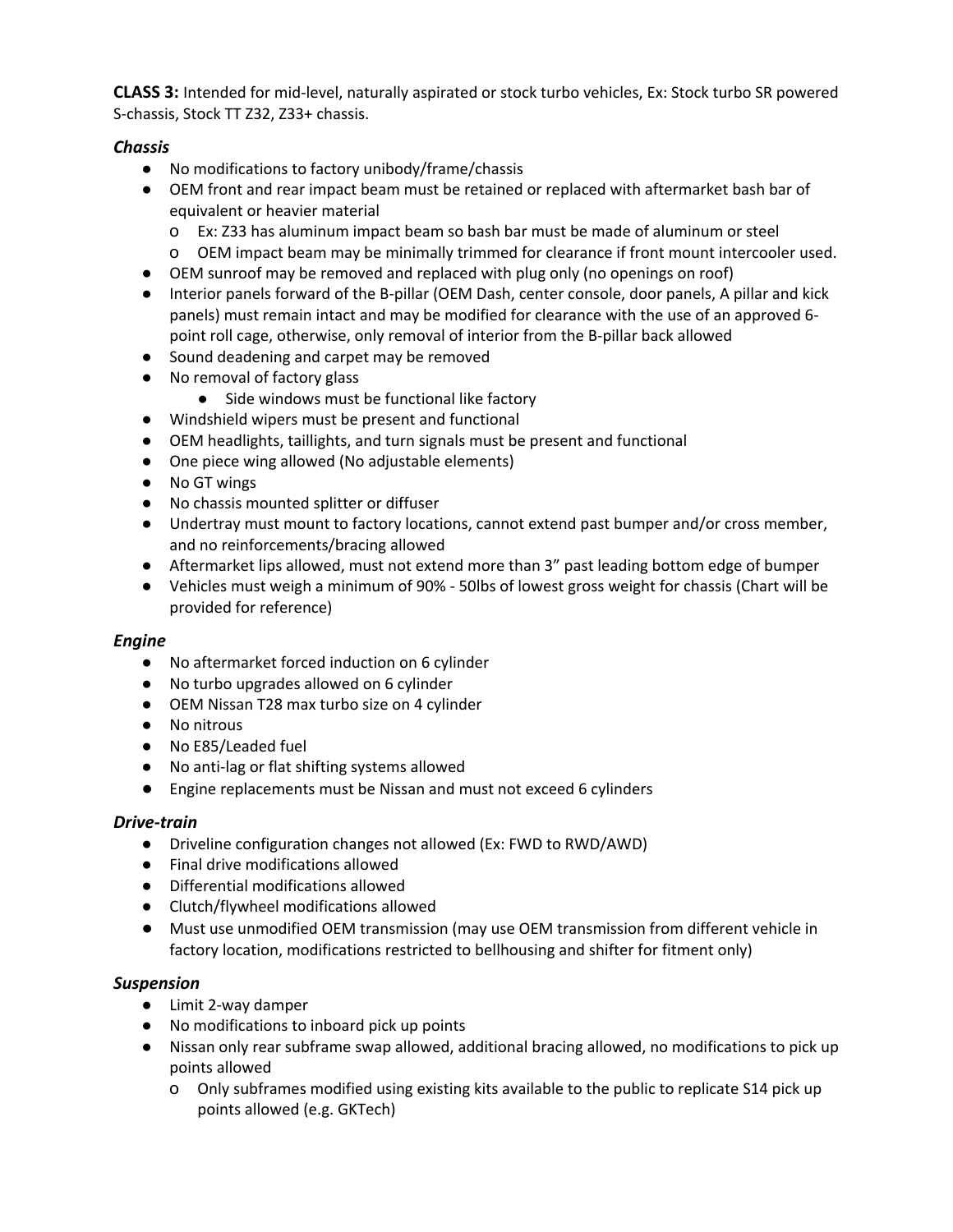#### *Tires*

- 200+ Tread Wear, 285 Width Max
- FWD and NA Datsun RWD: 200+ Tread Wear, 285 Width Max or 40+ Tread Wear, 255 Width Max

**CLASS 2:** Intended for more race oriented vehicles, allowing for aero modifications and high grip tires.

#### *Chassis*

- Chassis/frame must be OEM from front shock tower back
- Must have securely fastened dash or finishing panel (minimum 2 planes)
- Must retain OEM or equivalent glass windshield
- Rear windshield and quarter windows must be present (Securely fastened Lexan or block off panel allowed)
- Tail lights must be retained
- Front splitter can only extend to front cross member (No flatbottom, unless factory equipped)
- Front splitter and rear diffuser must not extend more than 5" past leading bottom edge of bumpers
- Lightweight doors only allowed with approved door bars on 6-point roll cage

#### *Engine*

- No aftermarket forced induction on 6 cylinder
- No turbo upgrades allowed on 6 cylinder
- OEM Nissan T28 max turbo size on 4 cylinder
- No nitrous
- No E85/Leaded fuel
- No anti-lag or flat shifting systems allowed

#### *Drive-train*

- Driveline configuration changes not allowed (Ex: FWD to RWD/AWD)
- Final drive modifications allowed
- Differential modifications allowed
- Clutch/flywheel modifications allowed

#### *Suspension*

- Limit 3-way damper
- No modifications to inboard pick up points
- Nissan only rear subframe swap allowed, additional bracing allowed, no modifications to pick up points allowed
	- o Only subframes modified using existing kits available to the public to replicate S14 pick up points allowed (e.g. GKTech)

#### *Tires*

- 40+ Tread Wear, No Width Max
- FWD and NA Datsun RWD: No Tire Restrictions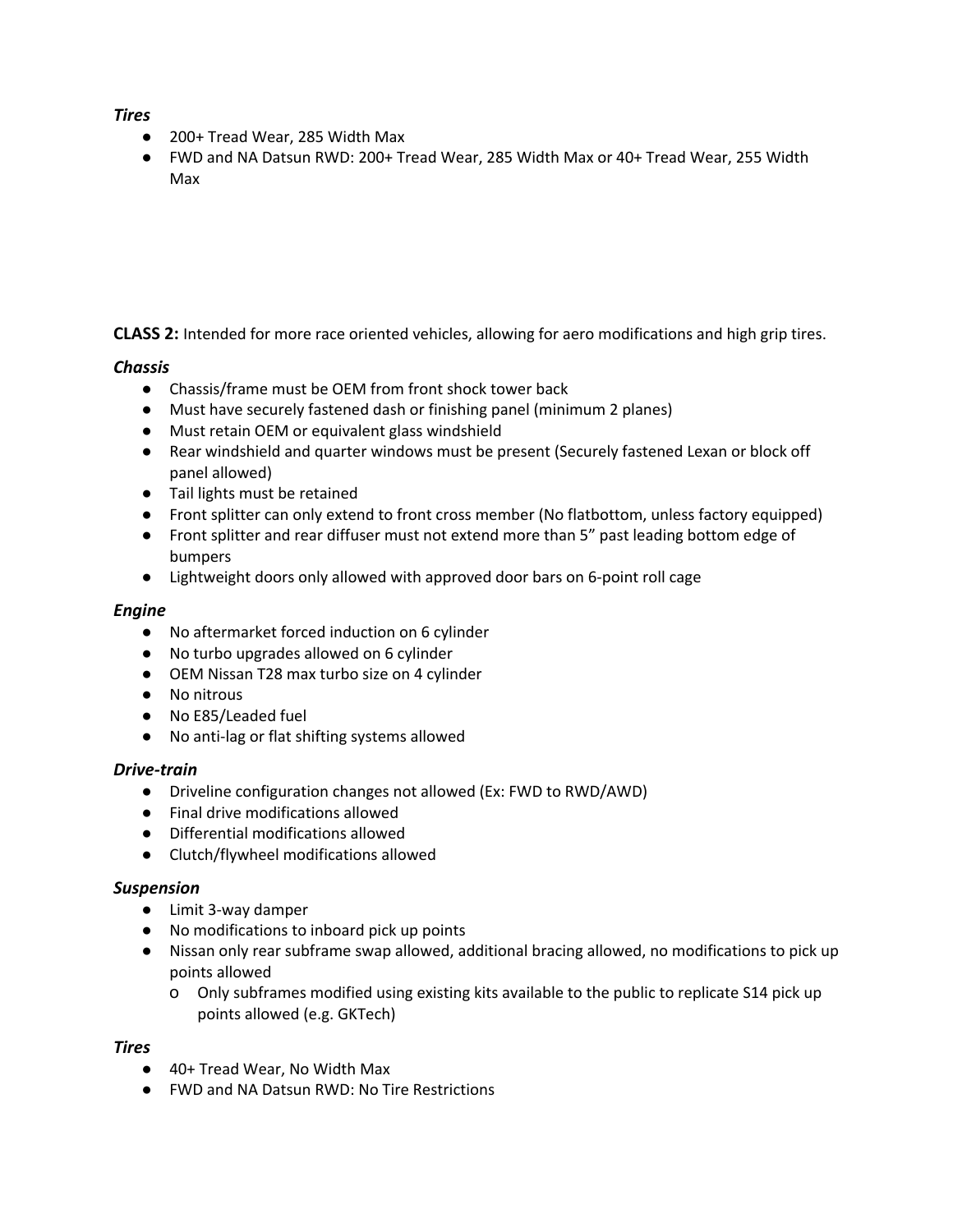**Class 1:** Intended for modified R35s and those that wish to compete against them within the limits of class.

#### *Chassis*

- Chassis/frame must be OEM from front shock tower back
- Must have securely fastened dash or finishing panel (minimum 2 planes)
- Must retain OEM or equivalent glass windshield
- Rear windshield and quarter windows must be present (Securely fastened Lexan or block off panel allowed)
- Tail lights must be retained
- No limit to front splitter or diffuser extension
- Lightweight doors only allowed with approved door bars on 6-point roll cage
- R35 only:
	- o Must retain OEM radiator core support
	- o Doors must remain unmodified OEM
	- o No removal of factory glass
	- o Removal of interior behind B-pillar allowed
	- o Removal of door panels only allowed to accommodate door bars
	- o OEM Dash, center console, carpet must remain

#### *Engine*

- Aftermarket forced induction allowed
- E85/Leaded fuels allowed
- No Nitrous

#### *Drive-train*

- Final drive modifications allowed
- Differential modifications allowed
- Clutch/flywheel modifications allowed
- Aftermarket Transmissions allowed

#### *Suspension*

- No modifications to inboard pick up points
- Nissan only rear subframe swap allowed, additional bracing allowed, no modifications to pick up points allowed
	- o Only subframes modified using existing kits available to the public to replicate S14 pick up points allowed (e.g. GKTech)

#### *Tires*

● No tire restrictions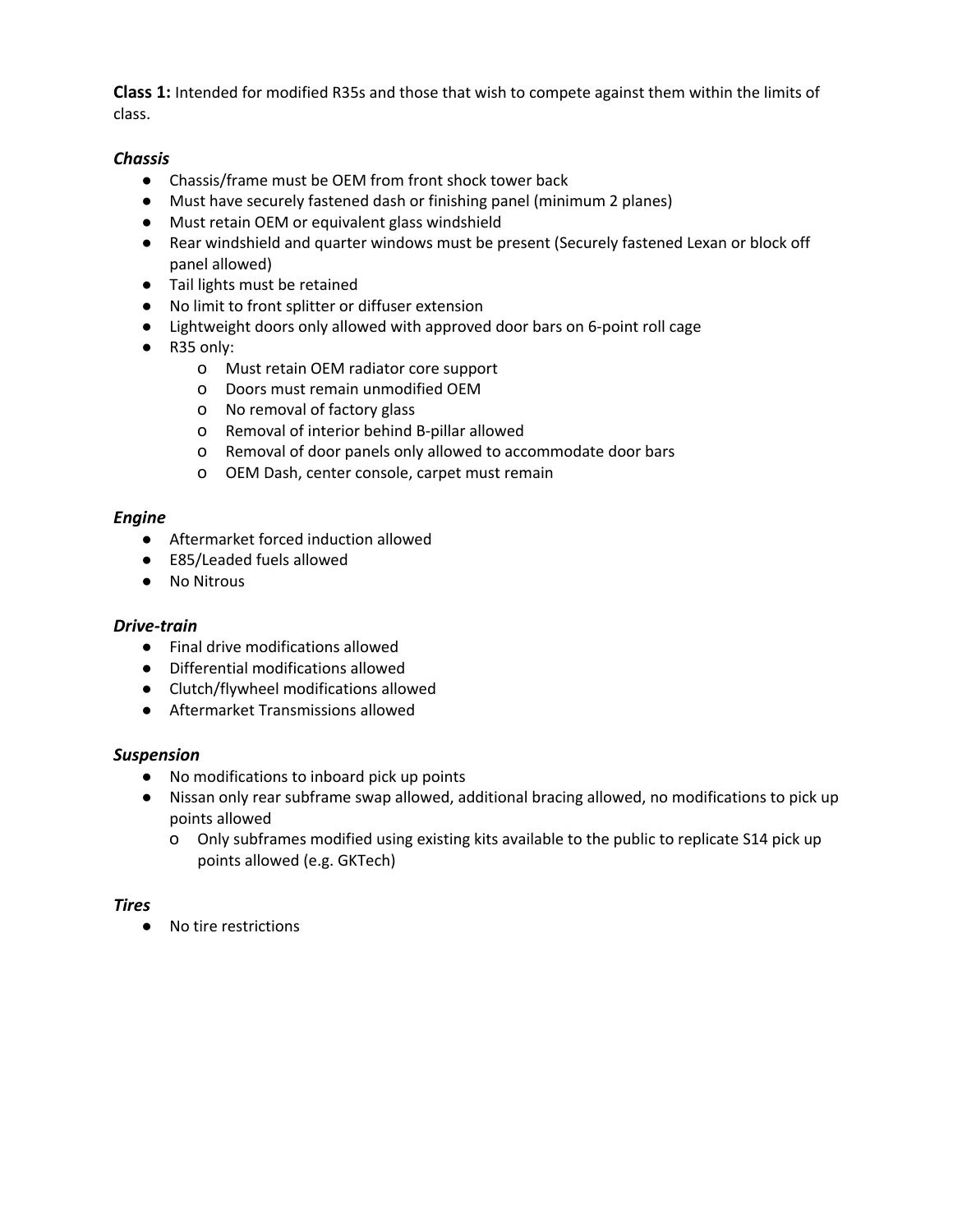**Unlimited:** Intended for track cars will minimal limitations.

#### *Chassis*

- Chassis/frame must be OEM between front firewall and rear shock tower
- Must have securely fastened dash or finishing panel (minimum 2 planes)
- Windshield must be present (OEM or equivalent glass or securely fastened Lexan allowed)
- Rear windshield and quarter windows must be present (Securely fastened Lexan or block off panel allowed)
- Tail lights must be retained
- No limit to front splitter or diffuser extension

#### *Engine*

● No engine restrictions

#### *Drive-train*

- Final drive modifications allowed
- Differential modifications allowed
- Clutch/flywheel modifications allowed
- Aftermarket Transmissions allowed

#### *Suspension*

● No suspension restrictions

#### *Tires*

● No tire restrictions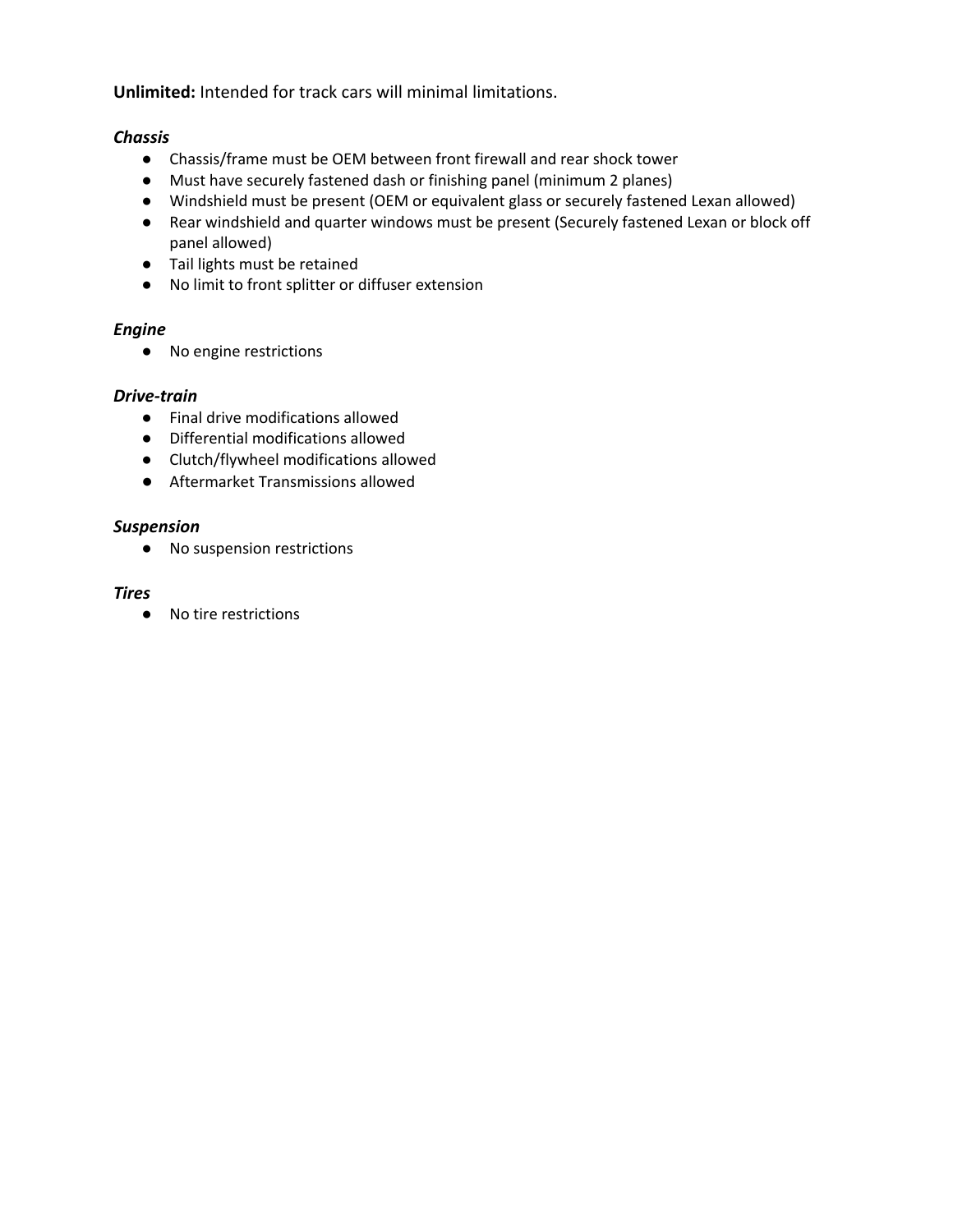## *Points System*

The number of points will follow the subsequent sequence (1, 2, 4, 7, 11, 16). The driver with the best lap time in each class of each competition day will be awarded the maximum number of points. Every subsequent place in that class will receive the next lowest point value.

To receive the minimum number of points, you must drive one complete timed lap at the event.

In the event of a tie for the day, next best time will determine the position. In the event of a tie for the championship, the most number of podiums will determine the position. If the most number of podiums are tied, the highest accumulations of total podium points will determine the position.

To be included in the championship, a competitor must participate in a minimum of three rounds, regardless of the number of points earned. Only a competitor's best 6 out of 8 rounds will be counted towards the championship.

Times must be through official timing from the host event using a transponder. The first four sessions of their run group for the day will count, regardless of if a competitor misses a session. Fifth and bonus sessions will not count. Competitors not using transponders will receive 1 participation point for the day and will be placed at the end of the standings for the day, regardless of time measured using other means. Points are awarded to the driver in the class they competed in that day. If they compete in a different class the next event, the points are not transferable to the new class.